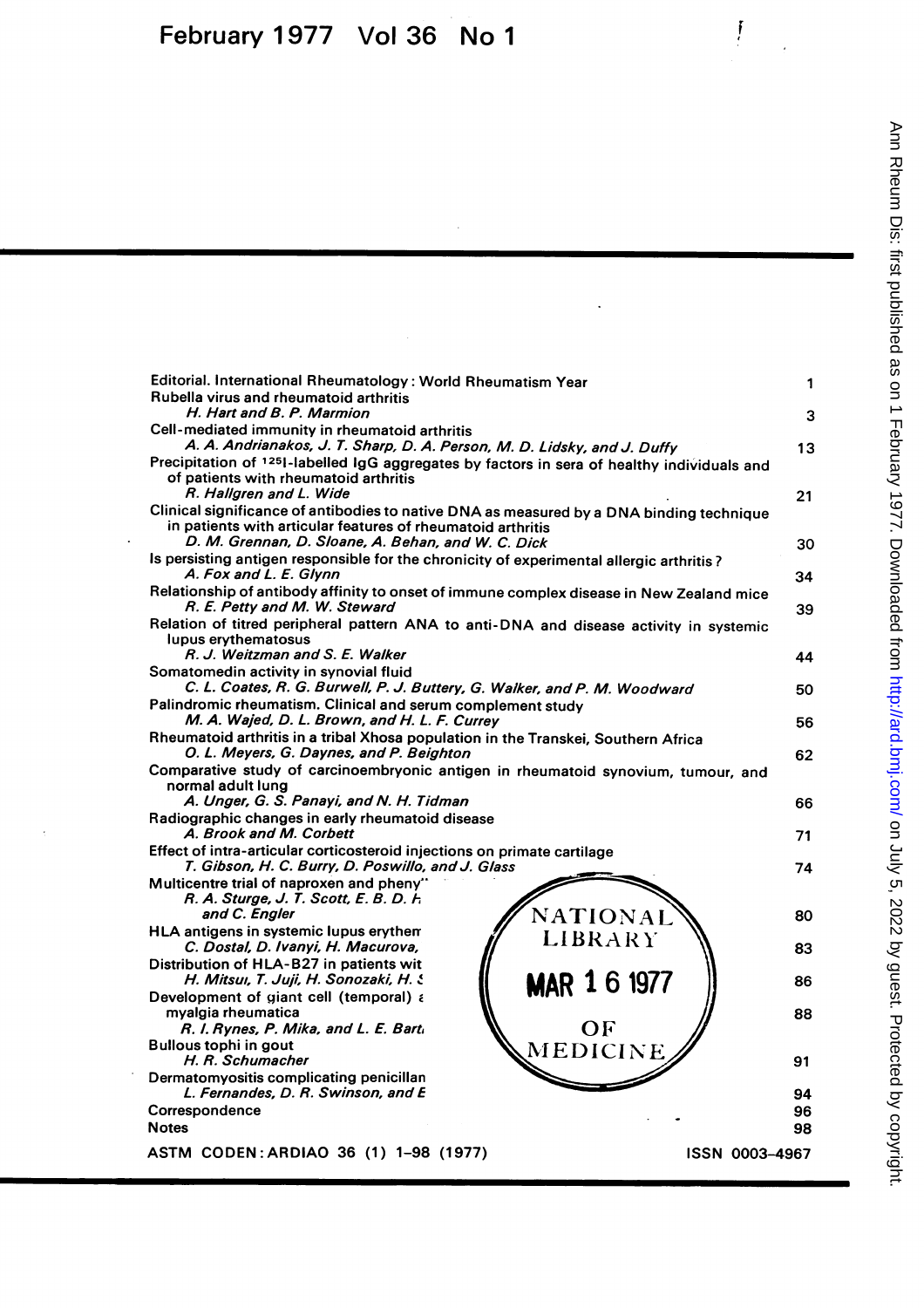## CONTENTS OF VOLUME 36

## No. 1. FEBRUARY, 1977

| Editorial. International Rheumatology: World Rheumatism Year<br>Rubella virus and rheumatoid arthritis                                                                                                        | 1        |
|---------------------------------------------------------------------------------------------------------------------------------------------------------------------------------------------------------------|----------|
| H. Hart and B. P. Marmion                                                                                                                                                                                     | 3        |
| Cell-mediated immunity in rheumatoid arthritis<br>A. A. Andrianakos, J. T. Sharp, D. A. Person, M. D. Lidsky, and J. Duffy                                                                                    | 13       |
| Precipitation of 1251-labelled IgG aggregates by factors in sera of healthy<br>individuals and of patients with rheumatoid arthritis                                                                          |          |
| R. Hallgren and L. Wide                                                                                                                                                                                       | 21       |
| Clinical significance of antibodies to native DNA as measured by a DNA<br>binding technique in patients with articular features of rheumatoid arthritis<br>D. M. Grennan, D. Sloane, A. Behan, and W. C. Dick | 30       |
| Is persisting antigen responsible for the chronicity of experimental allergic<br>arthritis?                                                                                                                   |          |
| A. Fox and L. E. Glynn                                                                                                                                                                                        | 34       |
| Relationship of antibody affinity to onset of immune complex disease in New<br>Zealand mice                                                                                                                   |          |
| R. E. Petty and M. W. Steward                                                                                                                                                                                 | 39       |
| Relation of titred peripheral pattern ANA to anti-DNA and disease activity in<br>systemic lupus erythematosus                                                                                                 |          |
| R. J. Weitzman and S. E. Walker                                                                                                                                                                               | 44       |
| Somatomedin activity in synovial fluid<br>C. L. Coates, R. G. Burwell, P. J. Buttery, G. Walker, and P. M.                                                                                                    |          |
| Woodward                                                                                                                                                                                                      | 50       |
| Palindromic rheumatism. Clinical and serum complement study                                                                                                                                                   | 56       |
| M. A. Wajed, D. L. Brown, and H. L. F. Currey<br>Rheumatoid arthritis in a tribal Xhosa population in the Transkei, Southern                                                                                  |          |
| Africa                                                                                                                                                                                                        |          |
| O. L. Meyers, G. Daynes, and P. Beighton<br>Comparative study of carcinoembryonic antigen in rheumatoid synovium,                                                                                             | 62       |
| tumour, and normal adult lung                                                                                                                                                                                 |          |
| A. Unger, G. S. Panayi, and N. H. Tidman                                                                                                                                                                      | 66       |
| Radiographic changes in early rheumatoid disease                                                                                                                                                              | 71       |
| A. Brook and M. Corbett<br>Effect of intra-articular corticosteroid injections on primate cartilage                                                                                                           |          |
| T. Gibson, H. C. Burry, D. Poswillo, and J. Glass                                                                                                                                                             | 74       |
| Multicentre trial of naproxen and phenylbutazone in acute gout<br>R. A. Sturge, J. T. Scott, E. B. D. Hamilton, S. P. Liyanage, A. St. J.                                                                     |          |
| Dixon, J. Davies, and C. Engler                                                                                                                                                                               | 80       |
| HLA antigens in systemic lupus erythematosus                                                                                                                                                                  |          |
| C. Dostal, D. Ivanyi, H. Macurova, I. Hana, and J. Strejcek<br>Distribution of HLA-B27 in patients with juvenile rheumatoid arthritis                                                                         | 83       |
| H. Mitsui, T. Juji, H. Sonozaki, H. Seki, and N. Watanabe                                                                                                                                                     | 86       |
| Development of giant cell (temporal) arteritis in a patient 'adequately' treated<br>for polymyalgia rheumatica                                                                                                |          |
| R. I. Rynes, P. Mika, and L. E. Bartholomew                                                                                                                                                                   | 88       |
| <b>Bullous tophi in gout</b><br>H. R. Schumacher                                                                                                                                                              | 91       |
| Dermatomyositis complicating penicillamine treatment                                                                                                                                                          |          |
| L. Fernandes, D. R. Swinson, and E. B. D. Hamilton                                                                                                                                                            | 94       |
| Correspondence<br><b>Notes</b>                                                                                                                                                                                | 96<br>98 |
|                                                                                                                                                                                                               |          |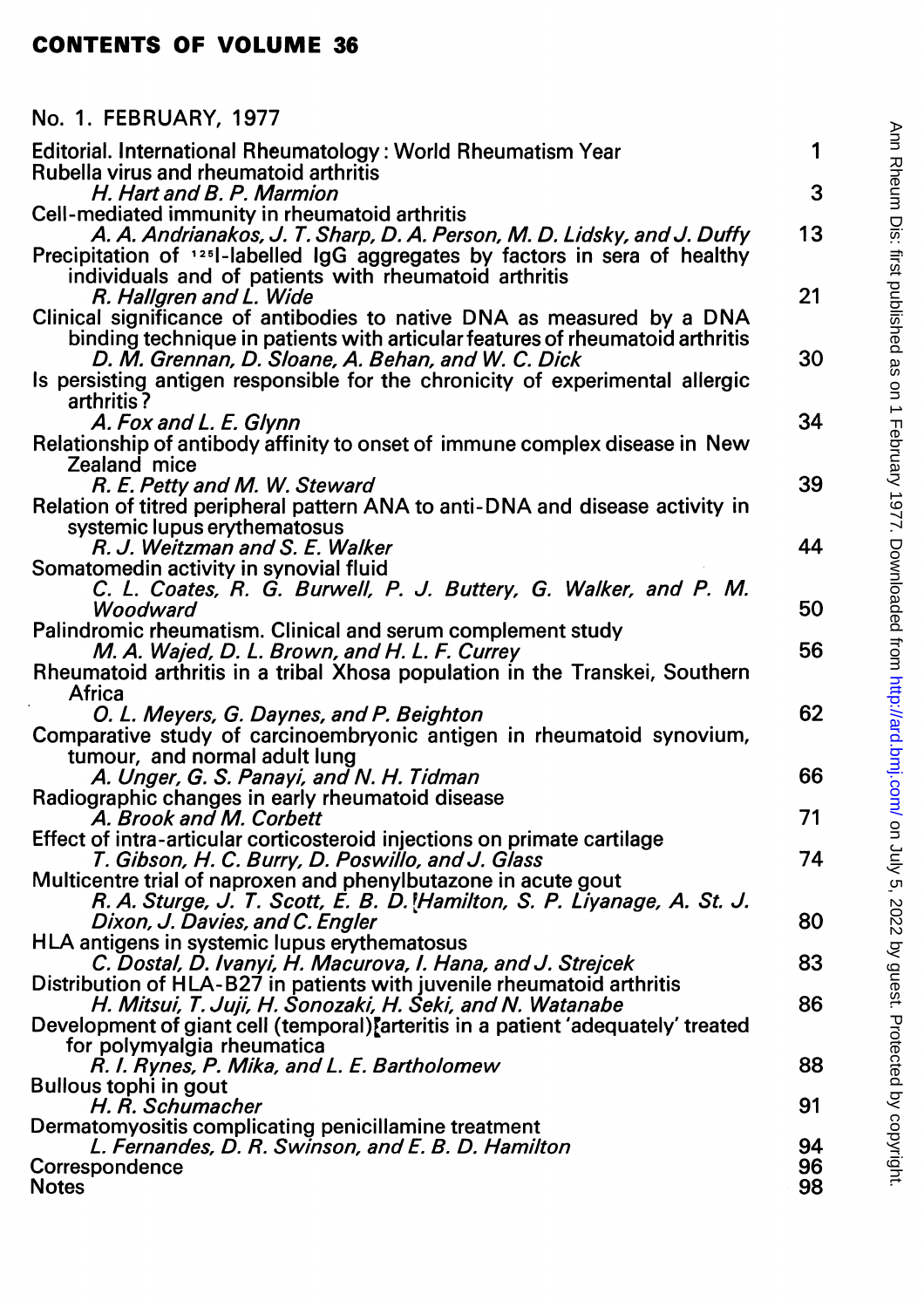No. 2. APRIL, 1977

| V. L. AI IIIL, IV / .                                                                                                                                                                             |                                                                  |
|---------------------------------------------------------------------------------------------------------------------------------------------------------------------------------------------------|------------------------------------------------------------------|
| Arthropathy of Wilson's disease. Study of clinical and radiological features in<br>32 patients                                                                                                    | Ann Rh <b>ea</b> m                                               |
| D. N. Golding and J. M. Walshe                                                                                                                                                                    |                                                                  |
| The HLA system and the arthropathies associated with psoriasis<br>C. J. Eastmond and J. C. Woodrow                                                                                                | $11\overline{2}$                                                 |
| Chemical composition and swelling of normal and osteoarthrotic femoral<br>head cartilage. 1. Chemical composition<br>M. Venn and A. Maroudas                                                      |                                                                  |
| Lysosomal activation by neutral saccharides in cell cultures of synovium<br>J. Le Marshall, J. R. E. Fraser, and K. D. Muirden                                                                    |                                                                  |
| Low tension studies of collagen fibres from ligaments of the human spine<br>J. S. Shah, M. I. V. Jayson, and W. G. J. Hampson                                                                     | $13\frac{6}{2}$                                                  |
| Chondrocalcinosis in primary hyperparathyroidism. Influence of age, meta-<br>bolic bone disease, and parathyroidectomy<br>M. H. Pritchard and J. D. Jessop                                        |                                                                  |
| Involvement of the eye in SLE and scleroderma. A study using fluorescein<br>angiography in addition to clinical ophthalmic assessment<br>D. M. Grennan and J. Forrester                           |                                                                  |
| Correlation between levels of DNA antibodies and clinical disease activity in<br><b>SLE. Retrospective evaluation</b><br>P. Davis, J. S. Percy and A. S. Russell                                  |                                                                  |
| Comparison of the effects of alclofenac, flurbiprofen, and prednisolone on<br>acute inflammatory response in the rat<br>J. Woodland, B. Vernon-Roberts, K. V. Swettenham, and H. L. F.<br>Currey  | Febriggy 1977Spownlopped from hogs//aggbmi.com<br>11<br>11<br>11 |
| Protease and antiprotease levels in blood of arthritic rats<br>D. P. Parrott and D. A. Lewis                                                                                                      |                                                                  |
| Inhibition of Fc-rosette formation by synovial fluids from patients with<br>rheumatoid arthritis<br>Y. Hashimoto, T. Morito, K. Tanimoto, and Y. Horiuchi                                         |                                                                  |
| Lymphocyte subpopulations in rheumatoid synovial tissue<br>A. Wangel and M. Klockars                                                                                                              | $\mathsf{S}$<br>1套                                               |
| Role of ineffective erythropoiesis in the anaemia of rheumatoid arthritis<br>D. Samson, D. Halliday, and J. M. Gumpel                                                                             | $-2.35$                                                          |
| Measurement of pain in juvenile chronic polyarthritis<br>P. J. Scott, B. M. Ansell, and E. C. Huskisson                                                                                           | 186                                                              |
| Pain in the knee associated with osteoporosis of the patella<br>M. Corbett, J. R. Colston, and A. K. Tucker                                                                                       |                                                                  |
| Successful treatment of severe bone pain and acute arthritis in chronic<br>myelomonocytic leukaemia by cytosine arabinoside<br>D. Douer, A. Weinberger, M. Djaldetti, J. Pinkhas, and A. de Vries | 1<br>役ngganud 88an6<br>11                                        |
| World Rheumatism Year. Register of events                                                                                                                                                         |                                                                  |
| Correspondence                                                                                                                                                                                    | 1966<br>1967<br>1968                                             |
| <b>Book reviews</b>                                                                                                                                                                               |                                                                  |
|                                                                                                                                                                                                   |                                                                  |
| <b>Notes</b>                                                                                                                                                                                      |                                                                  |

 $\ddot{\phantom{0}}$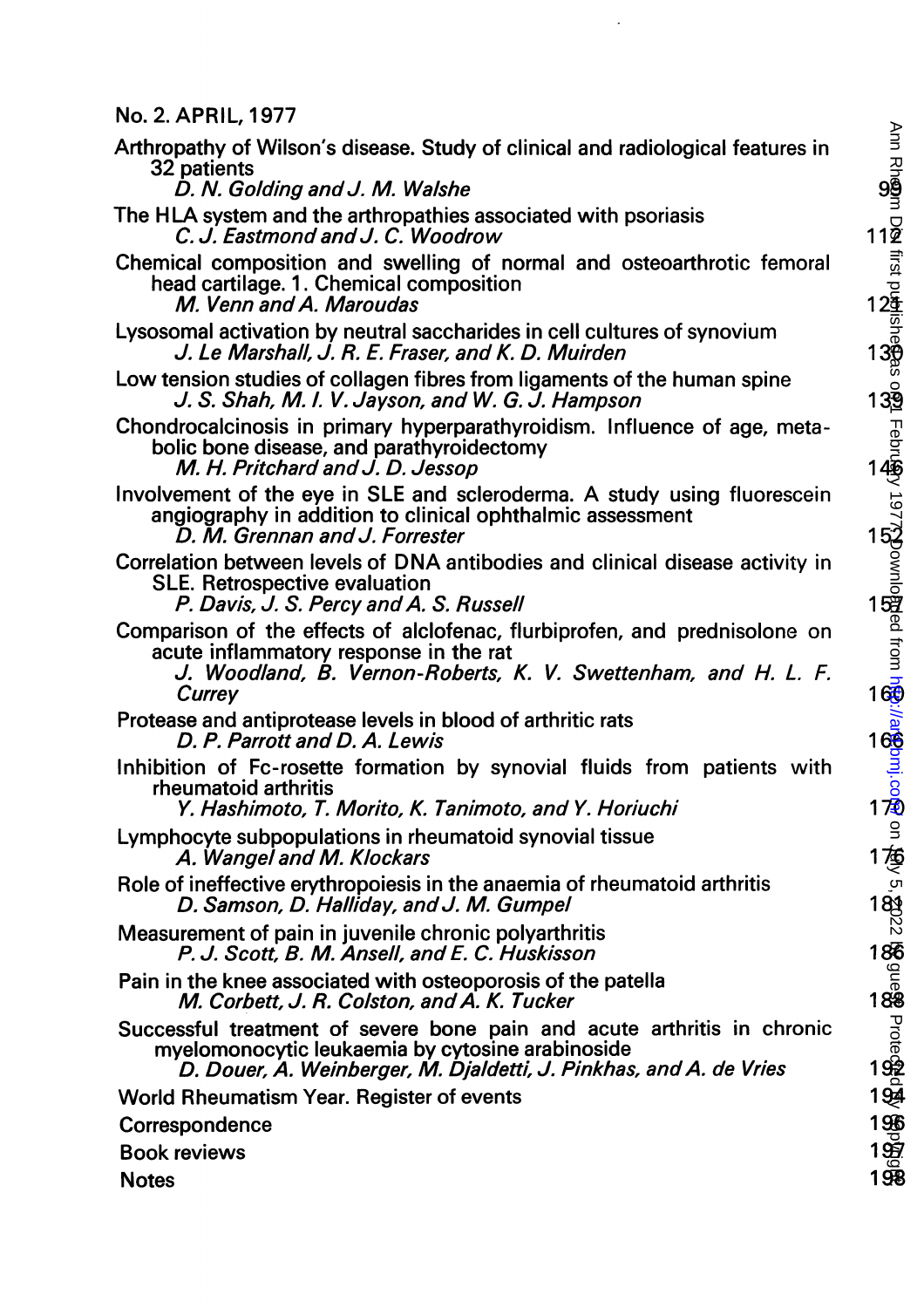|  |  |  |  | No. 3. JUNE, 1977 |  |  |
|--|--|--|--|-------------------|--|--|
|--|--|--|--|-------------------|--|--|

| Heberden Oration. Molecular approach to the understanding of osteo-<br>arthrosis<br>H. Muir                                                                                       | 199        |
|-----------------------------------------------------------------------------------------------------------------------------------------------------------------------------------|------------|
| Localization of gold in synovial membrane of rheumatoid arthritis treated with<br>sodium aurothiomalate. Studies by electron microscope and electron<br>probe x-ray microanalysis |            |
| H. Nakamura and M. Igarashi                                                                                                                                                       | 209        |
| Inhibition by gold of human lymphocyte stimulation. An in vitro study<br>R. B. Lies, C. Cardin, and H. E. Paulus                                                                  | 216        |
| Polymyalgia rheumatica. Abrupt and gradual withdrawal of prednisolone<br>treatment, clinical and laboratory observations                                                          |            |
| W. Esselinckx, S. M. Doherty, and A. St. J. Dixon<br>The cartoon in doctor-patient communication. Further study of the Arthritis                                                  | 219        |
| and Rheumatism Council handbook on gout<br>J. M. H. Moll, V. Wright, M. R. Jeffrey, J. D. Goode, and P. M. Humber-<br>stone                                                       | 225        |
| Factors in resistance to and recovery from <i>M. pulmonis</i> -induced arthritis in                                                                                               |            |
| mice                                                                                                                                                                              |            |
| G. Taylor and D. Taylor-Robinson<br>Action of nonsteroidal, anti-inflammatory drugs on human and rat peripheral<br>leucocyte migration in vitro                                   | 232        |
| K. A. Brown and A. J. Collins                                                                                                                                                     | 239        |
| Penetration of naproxen and salicylate into inflammatory exudates in the rat<br>N. S. Doherty, M. Anttila, and P. B. Dean                                                         | 244        |
| Degenerative arthritis in mice. Study of age and sex frequency in various                                                                                                         |            |
| strains with a genetic study of NZB/B1, NZY/B1, and hybrid mice<br>R. D. Wigley, K. G. Couchman, R. Maule, and B. R. Reay                                                         | 249        |
| Double-blind study of erbium 169 injection (synoviorthesis) in rheumatoid<br>digital joints                                                                                       |            |
| C-J. Menkes, A. Le Go, P. Verrier, M. Aignan, and F. Delbarre                                                                                                                     | 254        |
| Functional assay of cytotoxic lymphocytes involved in antibody-mediated<br>cytotoxicity in normal and rheumatoid subjects                                                         |            |
| G. S. Panayi and V. Corrigall<br>Synthesis and concentration of 5-phosphoribosyl-l-pyrophosphate in                                                                               | 257        |
| erythrocytes from patients with Down's syndrome                                                                                                                                   |            |
| Y. Nishida, I. Akaoka, T. Nishizawa, M. Maruki, and K. Maruki                                                                                                                     | 261        |
| Serum uric acid levels in psoriatic arthritis<br>J. R. Lambert and V. Wright                                                                                                      | 264        |
| Antibody-mediated cytotoxicity in rheumatoid arthritis<br>P. E. McGill and I. Twinn                                                                                               | 268        |
| Serum ferritin in juvenile chronic polyarthritis<br>A. W. Craft, E. J. Eastham, J. I. Bell, and K. Brigham                                                                        | 271        |
| Relationship of radiological change to clinical outcome in rheumatoid arthritis                                                                                                   |            |
| A. Brook, A. Fleming, and M. Corbett<br>Bone and joint changes in pneumatic drillers                                                                                              | 274        |
| M. J. Burke, E. C. Fear, and V. Wright                                                                                                                                            | 276        |
| <b>Heberden Society</b><br>Correspondence                                                                                                                                         | 280<br>289 |
| <b>Book reviews</b>                                                                                                                                                               | 290        |
| <b>Notes</b>                                                                                                                                                                      | 292        |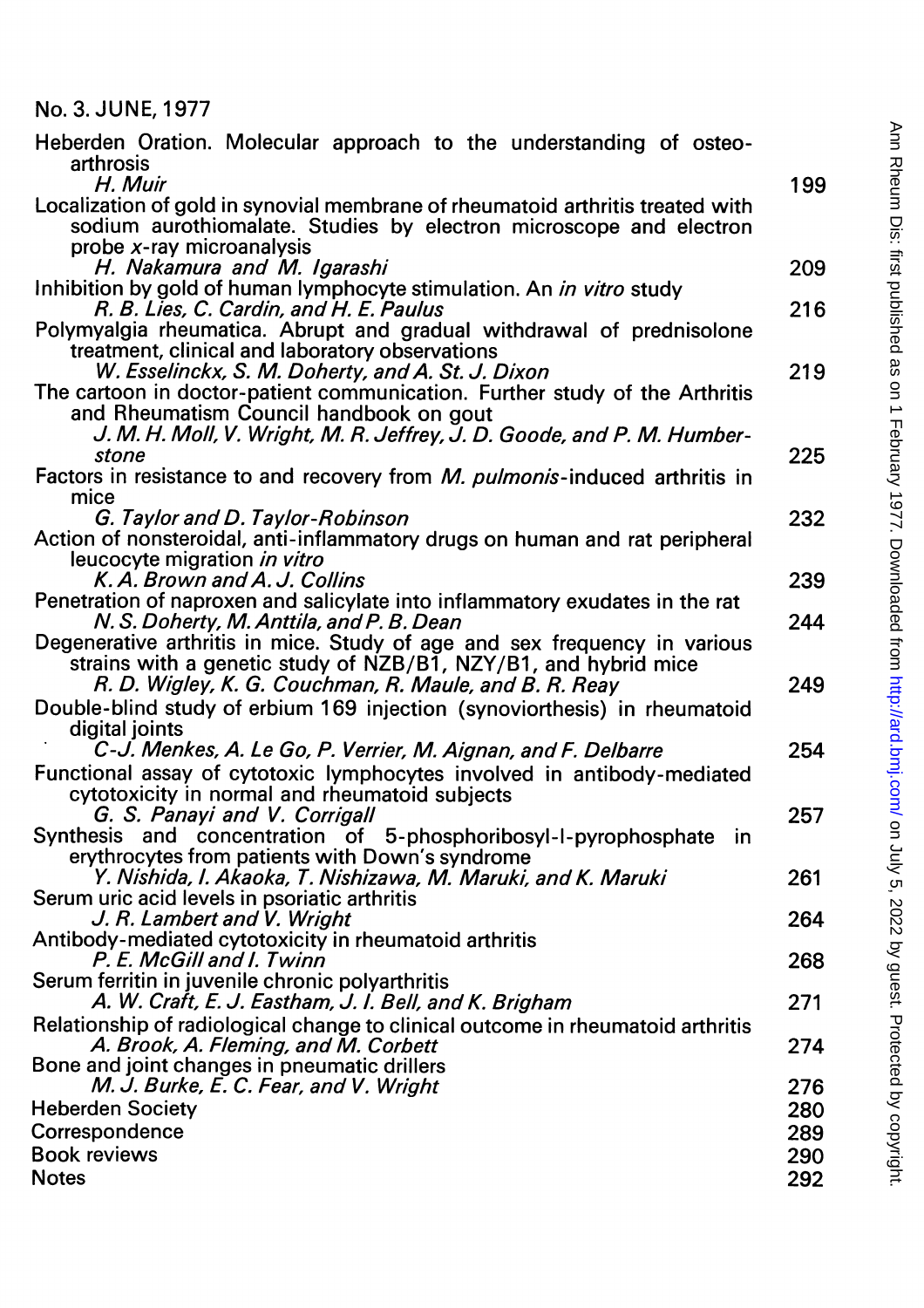## No. 4. AUGUST, 1977

| Rheumatoid synovial cells from intact joints. Morphology, growth, and<br>polykaryocytosis                                                                                                               | Ann<br>$29\frac{1}{3}$     |
|---------------------------------------------------------------------------------------------------------------------------------------------------------------------------------------------------------|----------------------------|
| B. J. Clarris, J. R. E. Fraser, C. J. Moran, and K. D. Muirden                                                                                                                                          |                            |
| Local synovial synthesis of oligoclonal measles virus antibodies and of<br>smooth muscle antibodies in a case of atypical rheumatoid arthritis<br>B. Vandvik, O. J. Mellbye, and E. Norrby              | ں<br>ایون<br>ایون<br>ایون  |
| Carpal instability in rheumatoid arthritis and calcium pyrophosphate deposi-<br>tion disease. Pathogenesis and roentgen appearance<br>D. Resnick and G. Niwayama                                        | $31\frac{1}{9}$            |
| Comparative study of tibial (single) and tibiofemoral (double) osteotomy<br>for osteoarthrosis and rheumatoid arthritis<br>J. M. I. Iveson, E. B. Longton, and V. Wright                                | as<br><b>31g</b>           |
| The knees and ankles in sport and veteran military parachutists<br>C. F. Murray-Leslie, D. J. Lintott, and V. Wright                                                                                    | 32g                        |
| The spine in sport and veteran military parachutists<br>C. F. Murray-Leslie, D. J. Lintott, and V. Wright                                                                                               | 332                        |
| The painful heel. Comparative study in rheumatoid arthritis, ankylosing<br>spondylitis, Reiter's syndrome, and generalized osteoarthrosis<br>J. C. Gerster, T. L. Vischer, A. Bennani, and G. H. Fallet | 97<br>$34\frac{5}{2}$      |
| Pericardial effusion and mitral valve involvement in systemic lupus erythe-<br>matosus. Echocardiographic study<br>U. Elkayam, S. Weiss, and S. Laniado                                                 | 34 <sub>2</sub>            |
| Eosinophilic fasciitis. Case report and review of the literature<br>R. M. Bennett, A. Herron, and L. Keogh                                                                                              | $35\bar{4}$                |
| Discordance for ankylosing spondylitis in monozygotic twins<br>C. J. Eastmond and J. C. Woodrow                                                                                                         | 36 <sup>6</sup>            |
| B lymphocyte alloantigens in the study of the genetic basis of rheumatoid<br>arthritis                                                                                                                  |                            |
| G. S. Panayi and P. H. Wooley                                                                                                                                                                           | $36\overline{5}$           |
| Sulphated glycosaminoglycan synthesis in normal and osteoarthrotic hip<br>cartilage                                                                                                                     |                            |
| L. S. McKenzie, B. A. Horsburgh, P. Ghosh, and T. K. F. Taylor                                                                                                                                          | $36\frac{9}{5}$            |
| Plasma uric acid and plasma albumin in healthy subjects<br>L. Ramsay, T. Mitchell, and J. Shelton                                                                                                       | 374                        |
| Effect of $p(-)$ penicillamine on chronic experimental arthritis in rabbits<br>I. M. Hunneyball, G. A. Stewart, and D. R. Stanworth                                                                     | 37§                        |
| Effect of excising Freund's adjuvant granuloma on subsequent development<br>of experimental allergic arthritis<br>D. Hirschowitz, A. Fox, and L. E. Glynn                                               | $38\frac{6}{10}$           |
| <b>Obituary</b>                                                                                                                                                                                         | 38 <b>®</b>                |
| Internationalization of clinical trials. Report of symposium                                                                                                                                            | $38\frac{3}{5}$            |
| <b>Notes</b>                                                                                                                                                                                            | 38§                        |
| <b>Book reviews</b>                                                                                                                                                                                     |                            |
|                                                                                                                                                                                                         | <b>386</b><br>Machovingut: |
|                                                                                                                                                                                                         |                            |
|                                                                                                                                                                                                         |                            |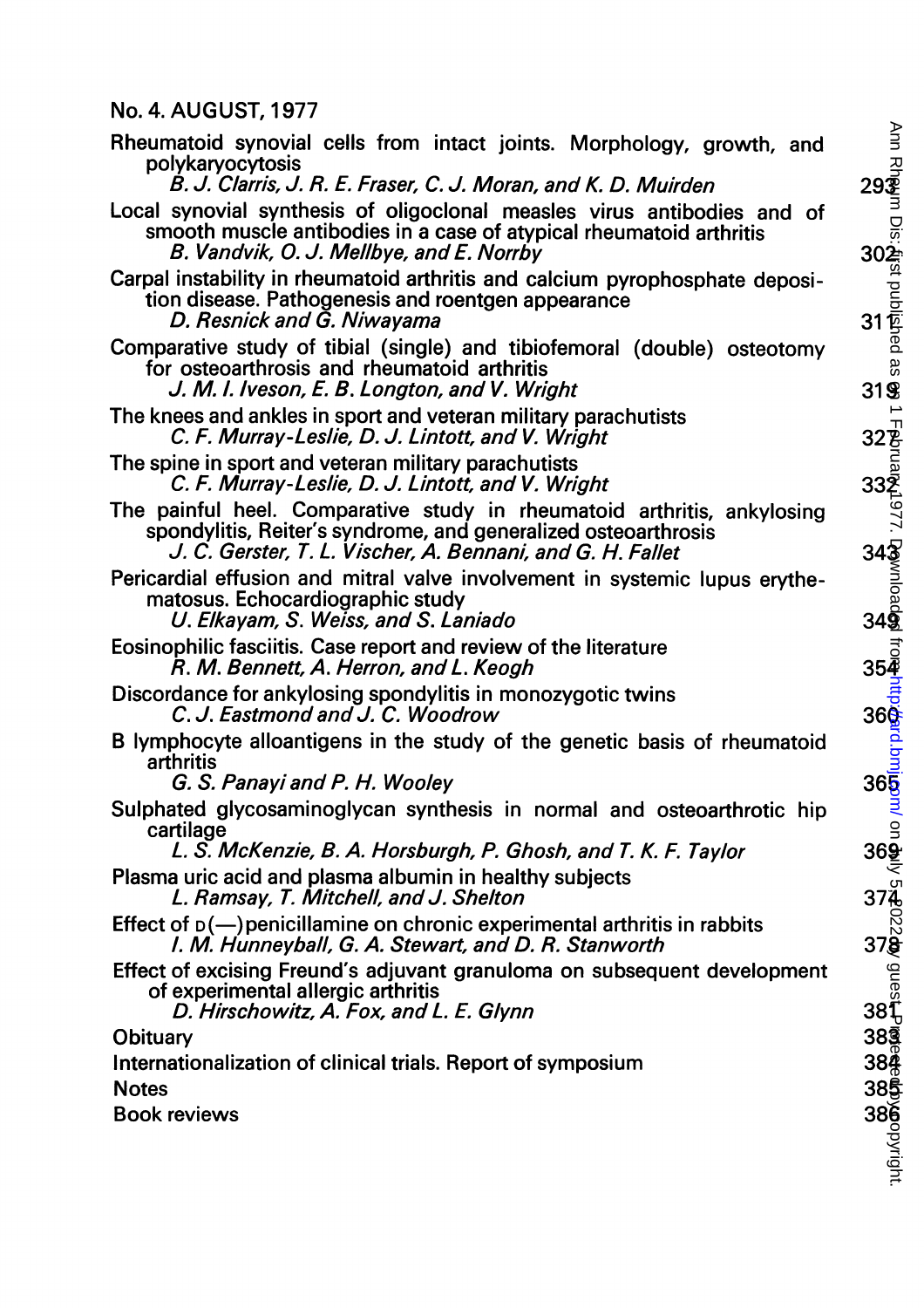## No. 5. OCTOBER, 1977

| Biochemical changes in progressive osteoarthrosis<br>M. B. E. Sweet, E. J-M. A. Thonar, A. R. Immelman, and L. Solomon                                                                                       | 387 |
|--------------------------------------------------------------------------------------------------------------------------------------------------------------------------------------------------------------|-----|
| Chemical composition and swelling of normal and osteoarthrotic femoral<br>head cartilage. II. Swelling<br>A. Maroudas and M. Venn                                                                            | 399 |
| Thickness and distribution of human femoral head articular cartilage. Changes<br>with age                                                                                                                    | 407 |
| C. G. Armstrong and D. L. Gardner<br>Chronic synovitis with early cartilage destruction in sickle cell disease<br>H. R. Schumacher, B. B. Dorwart, J. Bond, A. Alavi, and W. Miller                          | 413 |
| Serum uric acid in England and Scotland<br>R. A. Sturge, J. T. Scott, A. C. Kennedy, D. P. Hart, and W. W.<br><b>Buchanan</b>                                                                                | 420 |
| Ulceration of the cornea in rheumatoid arthritis<br>M. I. V. Jayson and D. L. Easty                                                                                                                          | 428 |
| Cellular immunity in systemic lupus erythematosus as evidenced in vitro by<br>leucocyte migration inhibition test<br>M. Okubo, Y. Nagura, D. Pompa, G. Treser, and K. Lange                                  | 433 |
| Frequency and clinical significance of antibodies to ribonucleoprotein in<br>SLE and other connective tissue disease subgroups<br>D. M. Grennan, C. Bunn, G. R. V. Hughes, W. W. Buchanan, and<br>W. C. Dick | 442 |
| Effect of glucocorticoids on the hexose monophosphate pathway in human<br>rheumatoid synovial lining cells in vitro and in vivo<br>L. Bitensky, B. Cashman, J. J. Johnstone, and J. Chayhen                  | 448 |
| Effect of penicillamine on complement in vitro and in vivo<br>O. J. Mellbye and E. Munthe                                                                                                                    | 453 |
| Comparison of effects of aspirin and indomethacin on human platelet<br>prostaglandin synthetase<br>D. Crook and A. J. Collins                                                                                | 459 |
| Xeroradiography in assessment of the rheumatoid hand<br>C. R. Lovell, M. Brock, M. I. V. Jayson and H. Baddeley                                                                                              | 464 |
| Significance of rubella virus infection in juvenile chronic polyarthritis<br>T. J. Schnitzer, B. M. Ansell, G. T. Hawkins, and W. C. Marshall                                                                | 468 |
| Lymphocyte abnormalities in ankylosing spondylitis<br>P. T. Fan, P. J. Clements, D. T. Y. Yu, G. Opelz, and R. Bluestone                                                                                     | 471 |
| Transferrin iron uptake by human synovium<br>M. Wilkins, P. Williams, and I. Cavill                                                                                                                          | 474 |
| Anti-DNA antibobies in discoid lupus erythematosus. Follow-up study<br>B. Bresnihan and G. R. V. Hughes                                                                                                      | 476 |
| <b>Heberden Society</b>                                                                                                                                                                                      | 478 |
| Obituary                                                                                                                                                                                                     | 484 |
| World Rheumatism Year. Register of events                                                                                                                                                                    | 486 |
| <b>Book reviews</b>                                                                                                                                                                                          | 487 |
| <b>Notes</b>                                                                                                                                                                                                 | 488 |